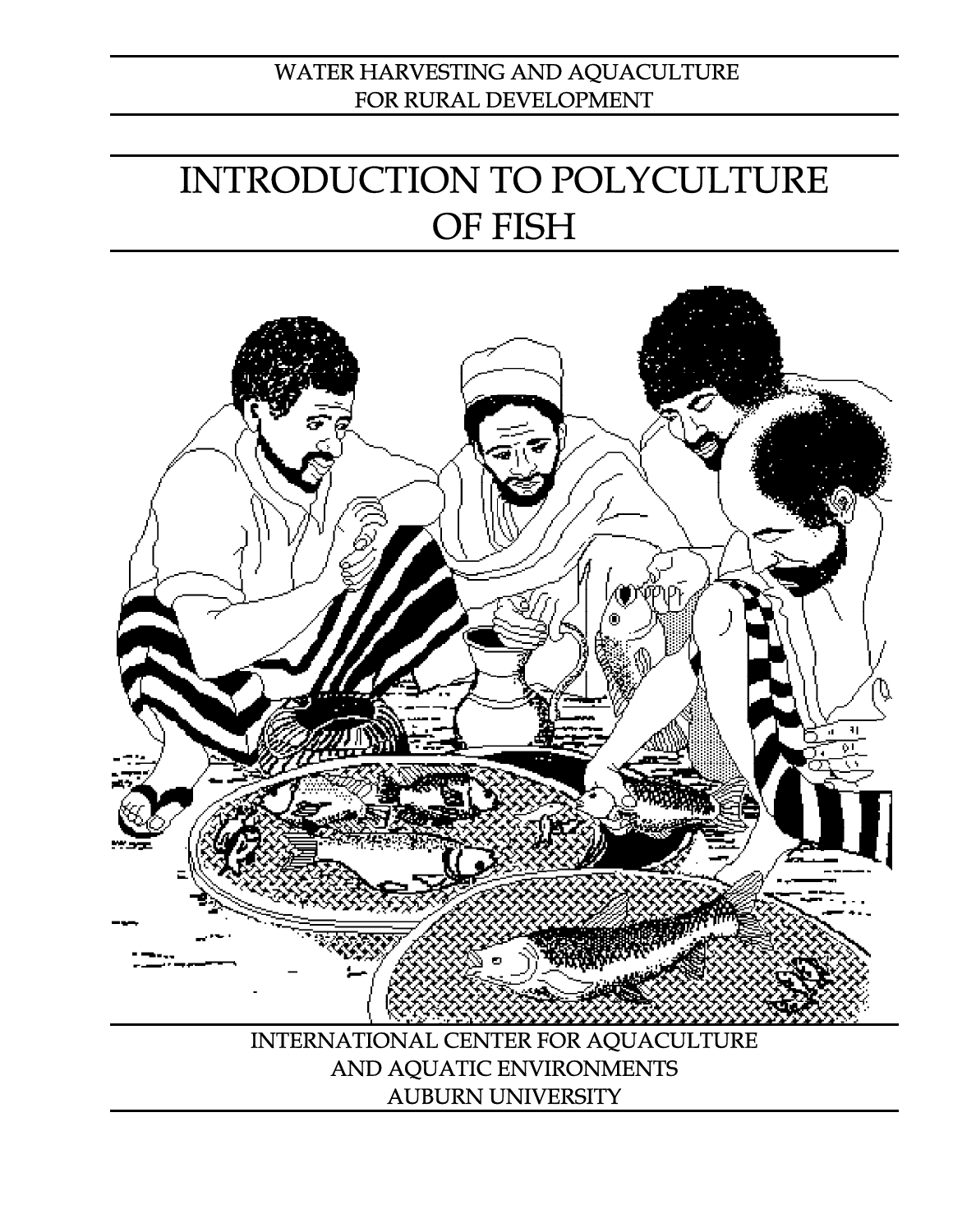#### INTRODUCTION

Polyculture is the practice of culturing more than one species of aquatic organism in the same pond. The motivating principle is that fish production in ponds may be maximized by raising a combination of species having different food habits. The mixture of fish gives better utilization of available natural food produced in a pond. Polyculture began in China more than 1000 years ago. The practice has spread throughout southeast Asia, and into other parts of the world.

### HOW DOES POLYCULTURE WORK?

Ponds that have been enriched through chemical fertilization, manuring or feeding practices contain abundant natural fish food organisms living at different depths and locations in the water column. Most fish feed predominantly on selected groups of these organisms. Polyculture should combine fish having different feeding habits in proportions that effectively utilize these natural foods (Figure 1). As a result, higher yields are obtained. Efficient polyculture systems in tropical climates may produce up to 8,000 kg of fish per hectare per year.



Figure 1: Polyculture utilizes natural foods efficiently.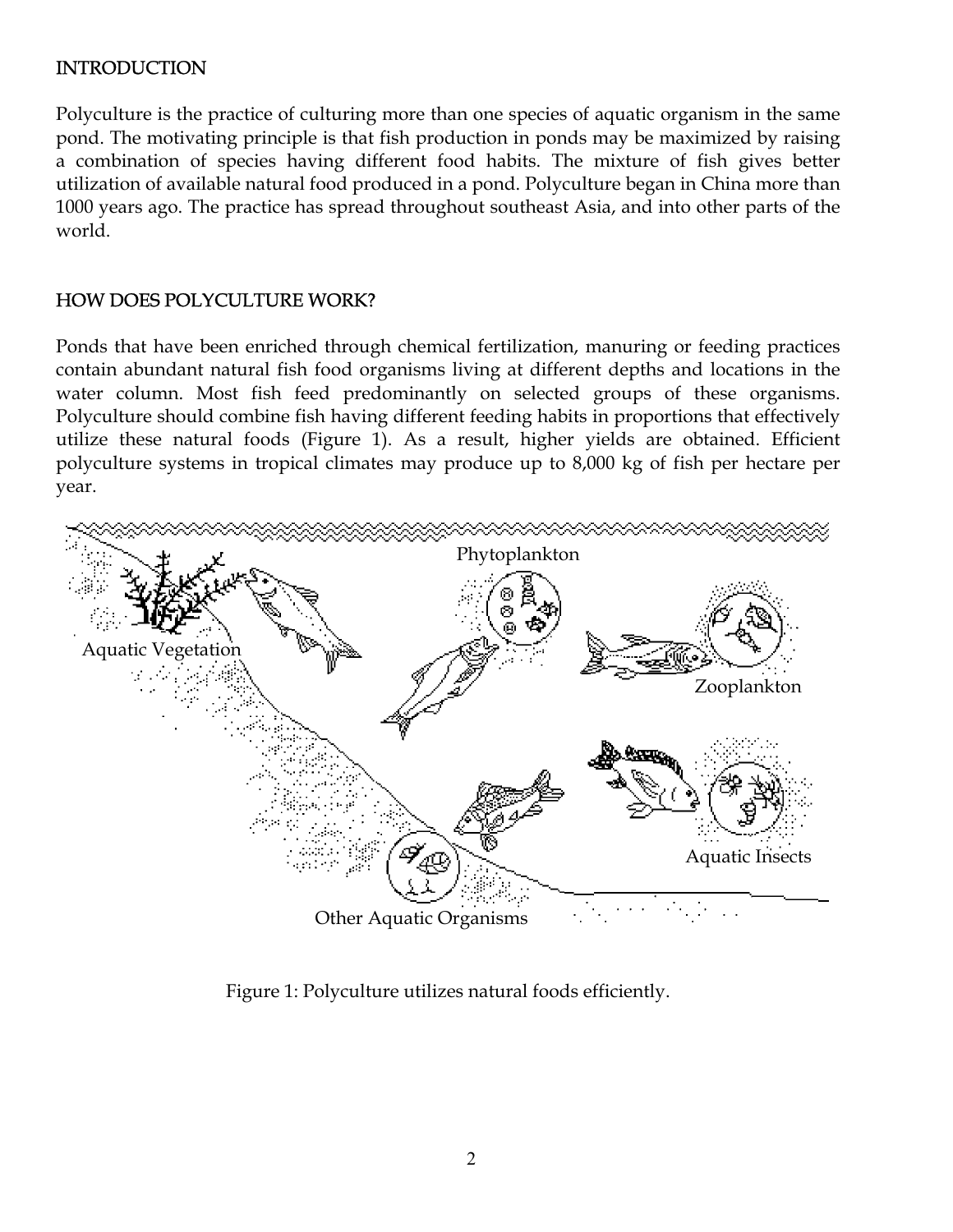### FISH USED IN POLYCULTURE

Combinations of three Chinese carps (bighead, silver and grass carp) and the common carp are most common in polyculture. Other species may also be used. While fish may be grouped into broad categories based on their feeding habits, some overlap does occur. Descriptions of the feeding habit categories and examples of fish from each category follow.

#### Plankton Feeders

Plankton is normally the most plentiful food in a pond so it is very important to include a plankton feeding fish in a polyculture system. This group of fish feeds on the tiny, free floating plants (phytoplankton) and animals (zooplankton) which multiply abundantly in fertilized ponds. Two fish typical of this group are the silver carp, *Hypophthalmichthys molitrix* (Figure 2), and the bighead carp, Aristichthys nobilis (Figure 3). Other plankton feeders include:

| Country/Region | Local Name         | Scientific Name             |  |  |  |
|----------------|--------------------|-----------------------------|--|--|--|
| China          | ma lang yu         | Squaliobarbus curriculus    |  |  |  |
|                | ca choi            | Labeo collaris              |  |  |  |
|                | striped mullet     | <i>Mugil cephalus</i>       |  |  |  |
| India          | catla              | Catla catla                 |  |  |  |
|                | fringe lipped carp | Labeo fimbriatus            |  |  |  |
|                | white carp         | Cirrhinus cirrhosa          |  |  |  |
|                | Cauvery carp       | Labeo kontius               |  |  |  |
|                | bata               | Labeo bata                  |  |  |  |
| Indochina      | sandkhol carp      | Thynnichthys sandkhol       |  |  |  |
| Vietnam        | ca duong           | Hypophthalmichthys harmandi |  |  |  |
| Worldwide      | blue tilapia       | Oreochromis aureus          |  |  |  |
|                | nile tilapia       | Oreochromis niloticus       |  |  |  |

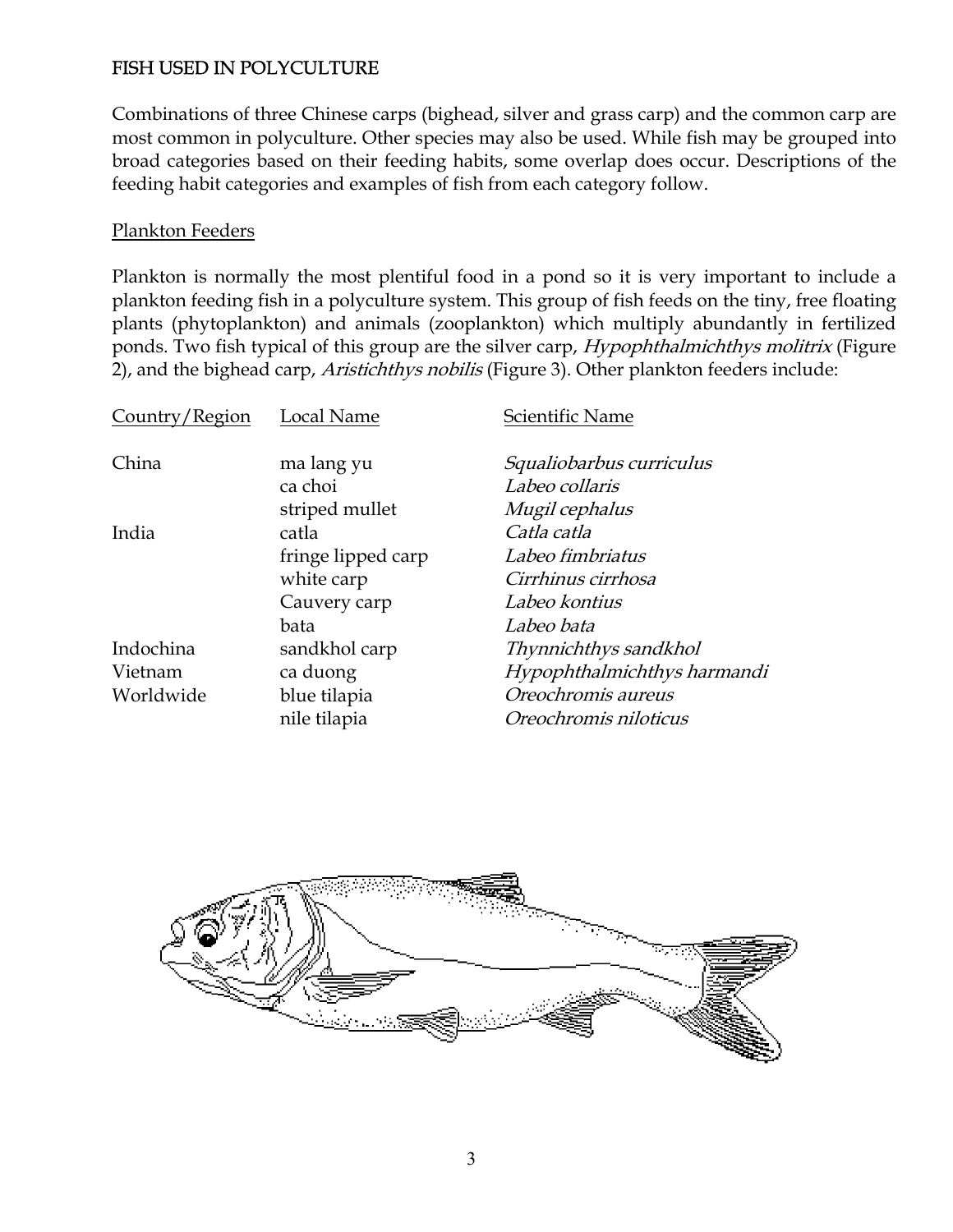Figure 2: Silver carp feed primarily on phytoplankton.



Figure 3: Bighead carp feed primarily on zooplankton.

#### Herbivores

This group of fish feeds on aquatic vegetation. The grass carp, Ctenopharyngodon idella (Figure 4), is most noted for this behavior and is stocked in ponds for the purpose of weed control. Other herbivores include:

Country/Region Local Name Scientific Name

India rohu Labeo rohita

Africa **tilapia** tilapia **tilapia tilapia rendalli** Cauvery carp **Labeo kontius** reba Cirrhinus reba Indochina a ca ven can mengalobrama bramula Indonesia external giant gourami composition of Osphronemus goramy SE Asia tawes tawes Puntius gonionotus world wide  $Z$ illis tilapia  $Tilap$ ia  $Tilap$ ia zillii

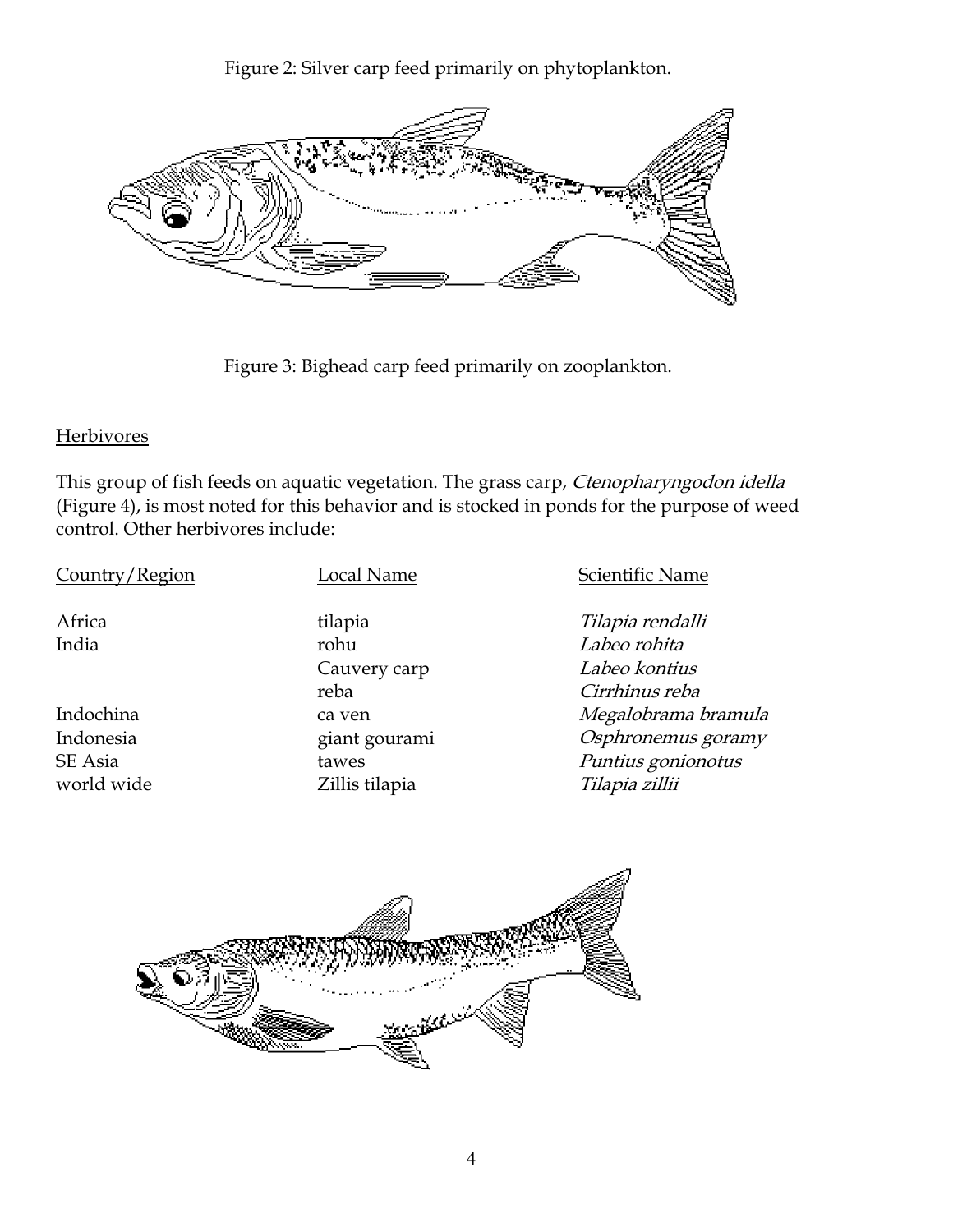Figure 4: Grass carp feed on aquatic vegetation.

#### Bottom Feeders

Fish in this group feed primarily at the pond bottom. They consume a variety of decaying organic matter, aquatic organisms such as clams, insects, worms, snails, and bacteria living in or on the sediments. The common carp, Cyprinus carpio (Figure 5), is well noted for this behavior. Other bottom feeders include:

| Country/Region | Local Name     | Scientific Name          |  |  |  |
|----------------|----------------|--------------------------|--|--|--|
| China          | mud carp       | Cirrhinus molitorella    |  |  |  |
|                | black carp     | Mylopharyngodon piceus   |  |  |  |
|                | cha cham       | Mylopharyngodon aethiops |  |  |  |
|                | striped mullet | Mugil cephalus           |  |  |  |
| India          | mrigal         | Cirrhinus mrigal         |  |  |  |
|                | Cauvery carp   | Labeo kontius            |  |  |  |
|                | reba           | Cirrhinus reba           |  |  |  |
|                | nagendram fish | Oteochilus thomassi      |  |  |  |
| SE Asia        | belinka        | Barbus belinka           |  |  |  |
|                | lampai         | Barbus lampai            |  |  |  |
|                | mata merah     | Barbus orphoides         |  |  |  |
|                | tambra         | Labeobarbus tambroides   |  |  |  |
| Taiwan         | milkfish       | Chanos chanos            |  |  |  |
| Worldwide      | nile tilapia   | Oreochromis niloticus    |  |  |  |
|                | blue tilapia   | Oreochromis aureus       |  |  |  |
|                | black tilapia  | Oreochromis mossambicus  |  |  |  |



Figure 5: Common carp are bottom feeders.

#### Piscivorous Fish

These predatory fish feed on other fish, and must consume about 5 to 7 g of prey in order to grow 1 g. They are frequently stocked in ponds to control unwanted reproduction, particularly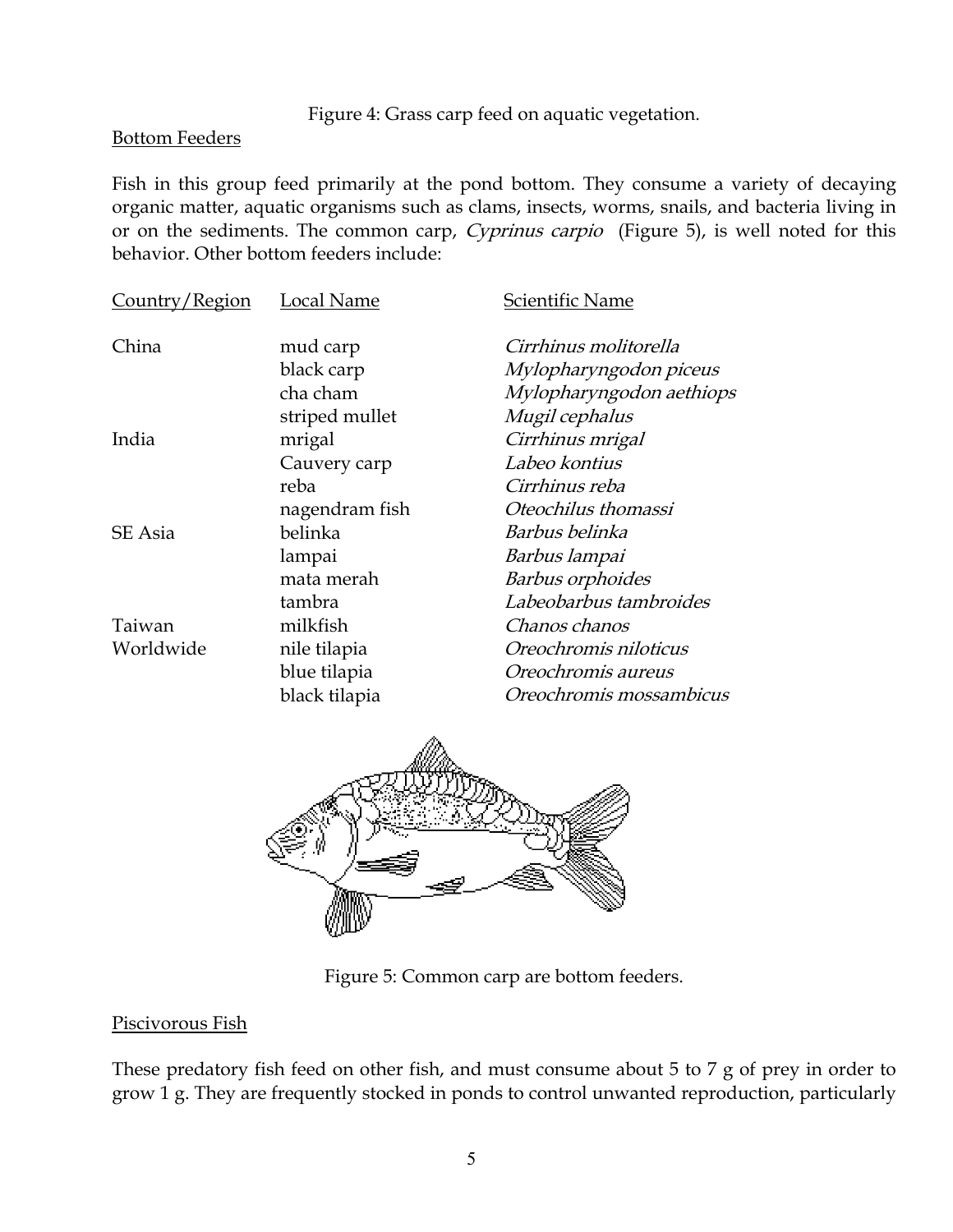in tilapia, and other fish that enter the pond with the water supply and compete for food with the stocked fish. Commonly used predator fish include the sea bass, Lates spp.; catfish, Clarius spp. and Silurus spp.; snakeheads, Ophicephalus spp.; cichlids, Cichla spp.; Hemichromis fasciatus and Cichlasoma managuense; knife fish, Notopterus spp.; and largemouth bass Micropterus salmoides (Figure 6).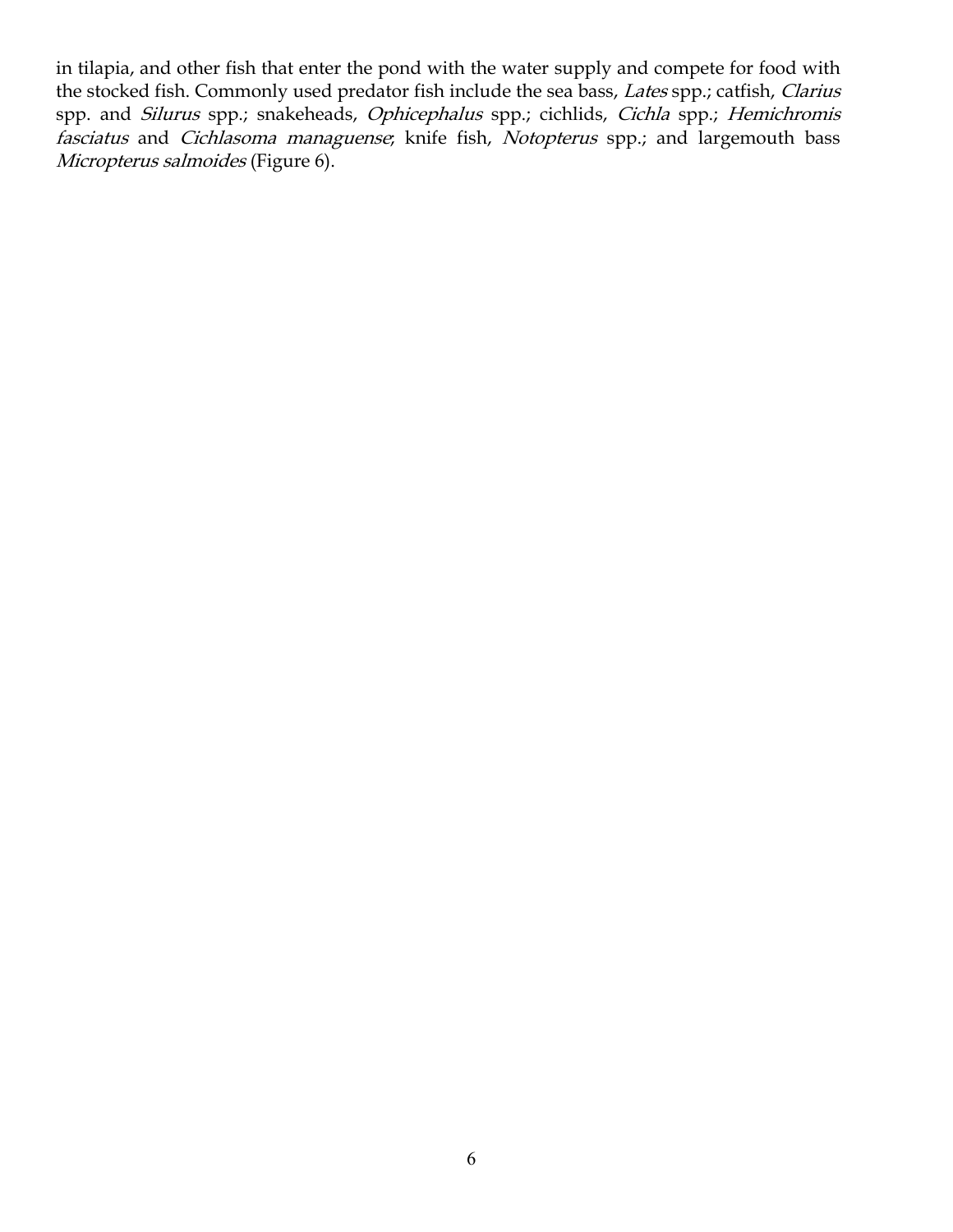

Lates



Ophicephalus



Cichla



Hemichromis fasciatus



Clarius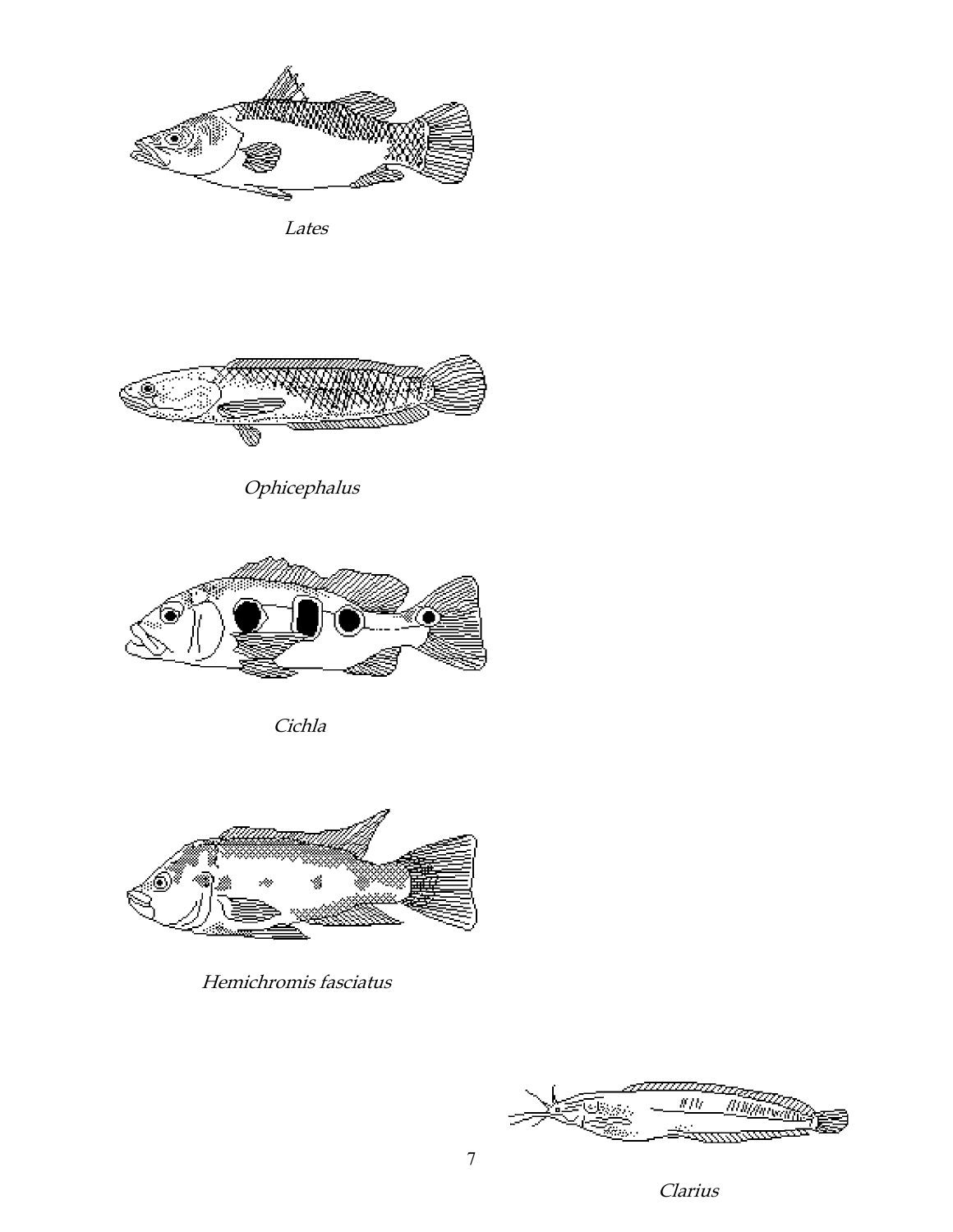Figure 6: Various predator fishes used in polyculture.

Adding predator fish to a polyculture system increases the average weight of prey species. It is most efficient to use a predator fish that consumes small prey. This prevents the prey from growing large enough to compete for food with larger fish of its species. Use of predator fish in polyculture systems is experimental in most areas of the world. In small ponds, it is almost impossible to stock the exact number of predator fish to achieve the same predator/prey balance occurring in nature. In small scale aquaculture, predator fish are usually stocked at rates of 5 to 20 fish per 100 m<sup>2</sup> of pond surface area to completely control reproduction of the prey species.

## FACTORS AFFECTING SPECIES SELECTION AND STOCKING RATES

## 1) Water temperature

Many fish can not survive or grow well in cold water. Systems using cold-tolerant fish such as common carp and Chinese carps must be used if temperatures drop below  $18^{\circ}$ C.

## 2) Market value of fish

The market price and demand should be considered before a fish species is chosen for culture. When two or more fish can fill the same feeding niche in a pond, the choice should be based on which will maximize economic returns to the farmer.

#### 3) Pond fertilization practices

Most polyculture systems are based on fertilization. Manures and chemical fertilizers increase production of natural fish food organisms in ponds. Thus, more food is made available to fish. Fertilized ponds may be stocked at higher rates than unfertilized ponds.

#### 4) Feeding habits of fish

Supplemental feeds are commonly given to fish. Manure may serve as a food source for some fish by supplementing the nutrition available from natural food organisms in the pond. A wide variety of agricultural by-products may serve as supplemental feed. When fish are fed, ponds can be stocked at higher rates. Stocking bottom feeding fish such as common carp prevents sinking foods from being wasted.

5) Tolerance to pond conditions

Polyculture ponds are usually heavily fertilized or manured. This practice may cause low oxygen levels and other conditions in the water that are stressful to fish.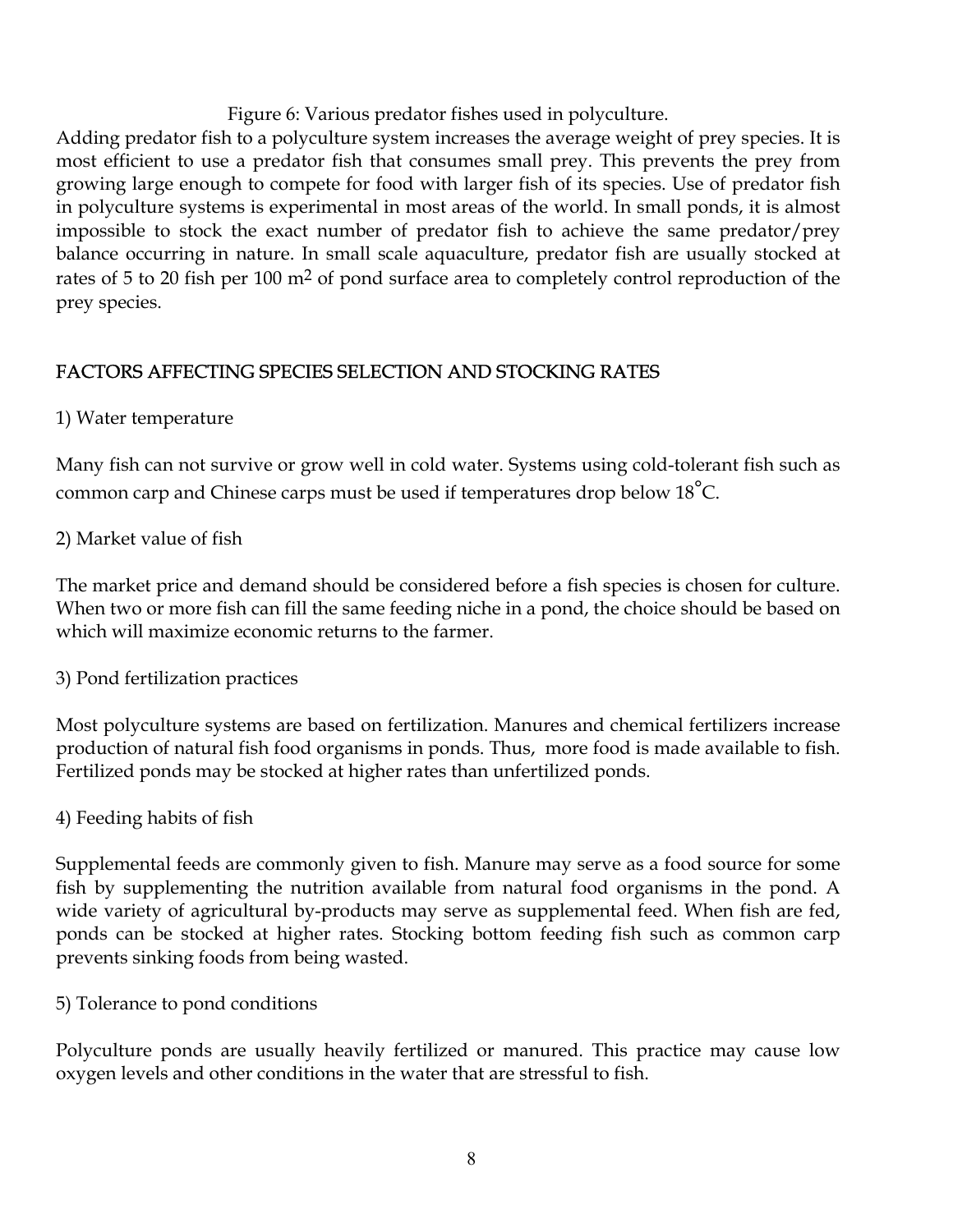6) Potential of uncontrolled spawning in grow-out ponds

Certain fish, like tilapia, reproduce easily in ponds. Tilapia may become so overpopulated that their growth stops and they become stunted. Predator fish are often stocked in tilapia ponds to control reproduction.

## STOCKING RATES FOR POLYCULTURE SYSTEMS

Examples of stocking rates for polyculture systems used in various countries are presented in Table 1, and are intended as general guidelines. Modification to suit conditions in other locations may be necessary.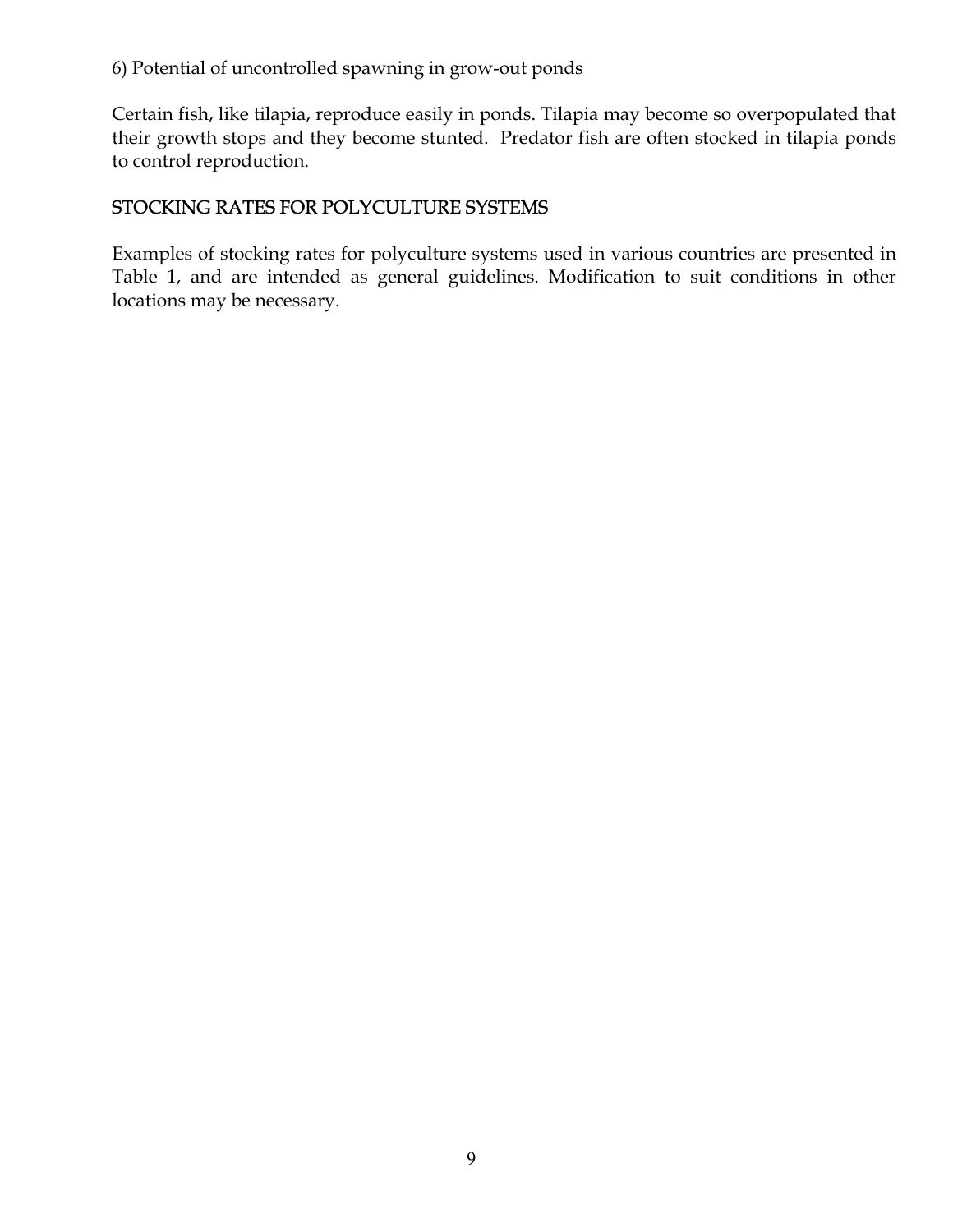| <b>Species</b> | <b>CHINA</b>             | <b>INDIA</b>                 | <b>MALAYSIA</b> |    |                          | <b>THAILAND</b> |                          | <b>PANAMA</b>            | <b>SIERRA LEONE</b> |
|----------------|--------------------------|------------------------------|-----------------|----|--------------------------|-----------------|--------------------------|--------------------------|---------------------|
| Bighead carp   | 1                        | $\overline{\phantom{a}}$     |                 | 3  |                          |                 |                          | 10                       |                     |
| Silver carp    | 12                       | $\qquad \qquad \blacksquare$ |                 | 3  | $\overline{\phantom{0}}$ |                 |                          | $\overline{\phantom{0}}$ |                     |
| Grass carp     | 2                        | -                            | 3               | 3  |                          |                 |                          |                          |                     |
| Common carp    | 17                       |                              | 1               | 6  | 32                       | 31              | $\overline{\phantom{0}}$ | 10                       |                     |
| <b>Tawes</b>   |                          |                              |                 | 63 | 63                       | 63              | $\overline{\phantom{a}}$ |                          |                     |
| Rohu           |                          | 38                           |                 | 6  |                          |                 |                          |                          |                     |
| Mrigal         |                          | 6                            |                 |    |                          |                 |                          |                          |                     |
| Catla          |                          | 19                           |                 |    |                          |                 |                          |                          |                     |
| Tilapia        | $\overline{\phantom{0}}$ | $\overline{\phantom{a}}$     |                 | 63 | 63                       | 63              | 125                      | 100                      | 160                 |
| Ophicephalus   | -                        | -                            |                 |    |                          |                 | 3                        |                          |                     |
| Cichlasoma     |                          | -                            |                 |    |                          |                 |                          | 20                       |                     |
| Notopterus     |                          |                              |                 |    |                          |                 |                          |                          | 16                  |

Table 1: Number of fish stocked per 100  $m<sup>2</sup>$  of pond surface area in polyculture systems used in various countries.

\_\_\_\_\_\_\_\_\_\_\_\_\_\_\_\_\_\_\_\_\_\_\_\_\_\_\_\_\_\_\_\_\_\_\_\_\_\_\_\_\_\_\_\_\_\_\_\_\_\_\_\_\_\_\_\_\_\_\_\_\_\_\_

#### POTENTIAL PROBLEMS IN POLYCULTURE

Polyculture is an effective way to maximize benefit from available natural food in a pond. But, pond management becomes more difficult when stocking fish species having specialized feeding habits in the same pond because good fertilization and feeding practices must be followed. If inadequate fingerling supply severely limits the choice of species available for polyculture, at least one species should have general rather than specialized feeding behavior. This will allow more of the available natural food to be utilized.

#### GLOSSARY OF TERMS

bottom feeder - fish that prefers feeding on the pond bottom.

chemical fertilizers - manufactured fertilizers containing nitrogen, phosphorous and/or potassium in varying proportions.

feeding niche - role a fish plays in a culture system with regard to food consumption.

fertilizer - substance added to water to increase availablity of nutrients for the production of natural fish food organisms.

herbivore - animal which feeds on vegetation.

natural fish food organisms - plankton, insects and other aquatic organisms that fish eat.